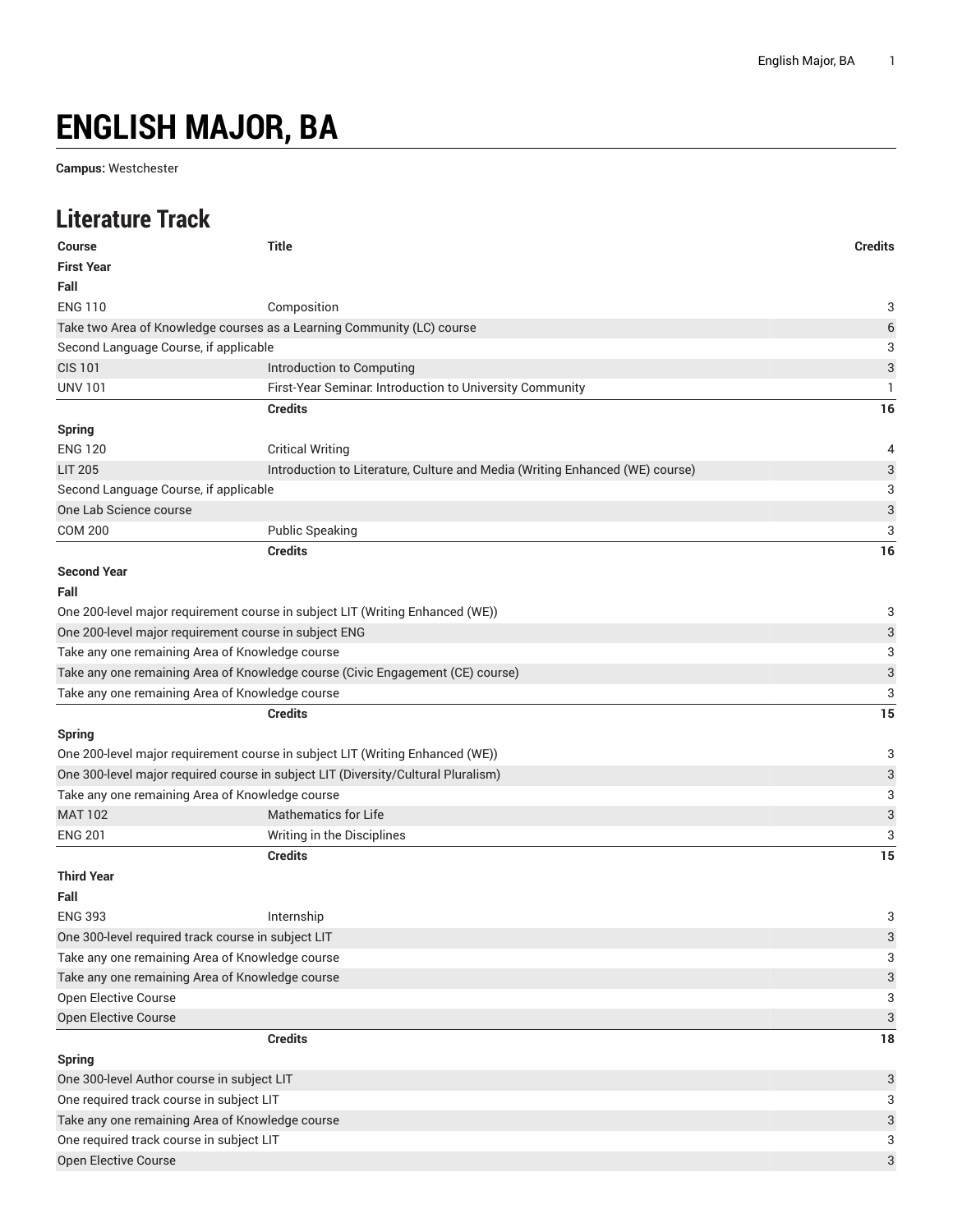Open Elective Course 3

| <b>Credits</b>                           |                                   | 18  |
|------------------------------------------|-----------------------------------|-----|
| <b>Fourth Year</b>                       |                                   |     |
| Fall                                     |                                   |     |
| One required track course in subject LIT |                                   | 3   |
| Open Elective Course                     |                                   | 3   |
| Open Elective Course                     |                                   | 3   |
| Open Elective Course                     |                                   | 3   |
| Open Elective Course                     |                                   | 3   |
|                                          | <b>Credits</b>                    | 15  |
| <b>Spring</b>                            |                                   |     |
| <b>ENG 499</b>                           | Senior Year Experience in English | 3   |
| Open Elective Course                     |                                   | 3   |
| Open Elective Course                     |                                   | 3   |
| Open Elective Course                     |                                   | 3   |
| Open Elective Course                     |                                   | 3   |
|                                          | <b>Credits</b>                    | 15  |
|                                          | <b>Total Credits</b>              | 128 |

## **Writing Track**

| Course                                                                               | <b>Title</b>                                                          | <b>Credits</b> |
|--------------------------------------------------------------------------------------|-----------------------------------------------------------------------|----------------|
| <b>First Year</b>                                                                    |                                                                       |                |
| Fall                                                                                 |                                                                       |                |
| <b>ENG 110</b>                                                                       | Composition                                                           | 3              |
|                                                                                      | Take two Area of Knowledge courses as Learning Community (LC) courses | 6              |
| First Second Language Course. See Advisor for guidelines                             | 3                                                                     |                |
| <b>CIS 101</b>                                                                       | Introduction to Computing                                             | 3              |
| <b>UNV 101</b>                                                                       | First-Year Seminar. Introduction to University Community              |                |
|                                                                                      | <b>Credits</b>                                                        | 16             |
| <b>Spring</b>                                                                        |                                                                       |                |
| <b>ENG 120</b>                                                                       | <b>Critical Writing</b>                                               | 4              |
| <b>LIT 205</b>                                                                       | Introduction to Literature, Culture and Media                         | 3              |
| Second Language Course, if applicable                                                | 3                                                                     |                |
| One Lab Science course                                                               |                                                                       | 3              |
| <b>COM 200</b>                                                                       | <b>Public Speaking</b>                                                | 3              |
|                                                                                      | <b>Credits</b>                                                        | 16             |
| <b>Second Year</b>                                                                   |                                                                       |                |
| Fall                                                                                 |                                                                       |                |
| One 200-level major requirement course in subject LIT (Writing Enhanced (WE))        | 3                                                                     |                |
| One 200-level major requirement course in subject ENG                                | 3                                                                     |                |
| Take any one remaining Area of Knowledge course                                      | 3                                                                     |                |
| Take any one remaining Area of Knowledge Course (Civic Engagement (CE) course        | 3                                                                     |                |
| Take any one remaining Area of Knowledge course                                      |                                                                       | 3              |
|                                                                                      | <b>Credits</b>                                                        | 15             |
| <b>Spring</b>                                                                        |                                                                       |                |
| One 200-level major requirement course in subject LIT (Writing Enhanced (WE) course) |                                                                       | 3              |
| One 300-level required course in subject LIT (Diversity/Cultural Pluralism)          | 3                                                                     |                |
|                                                                                      |                                                                       |                |

|                                                                               | Credits                    |  | 15 |
|-------------------------------------------------------------------------------|----------------------------|--|----|
| <b>ENG 201</b>                                                                | Writing in the Disciplines |  |    |
| <b>MAT 102</b>                                                                | Mathematics for Life       |  |    |
| Take any one remaining Area of Knowledge course                               |                            |  |    |
| . One 300-level required course in subject LTT (Diversity/Cultural Pluralism) |                            |  |    |